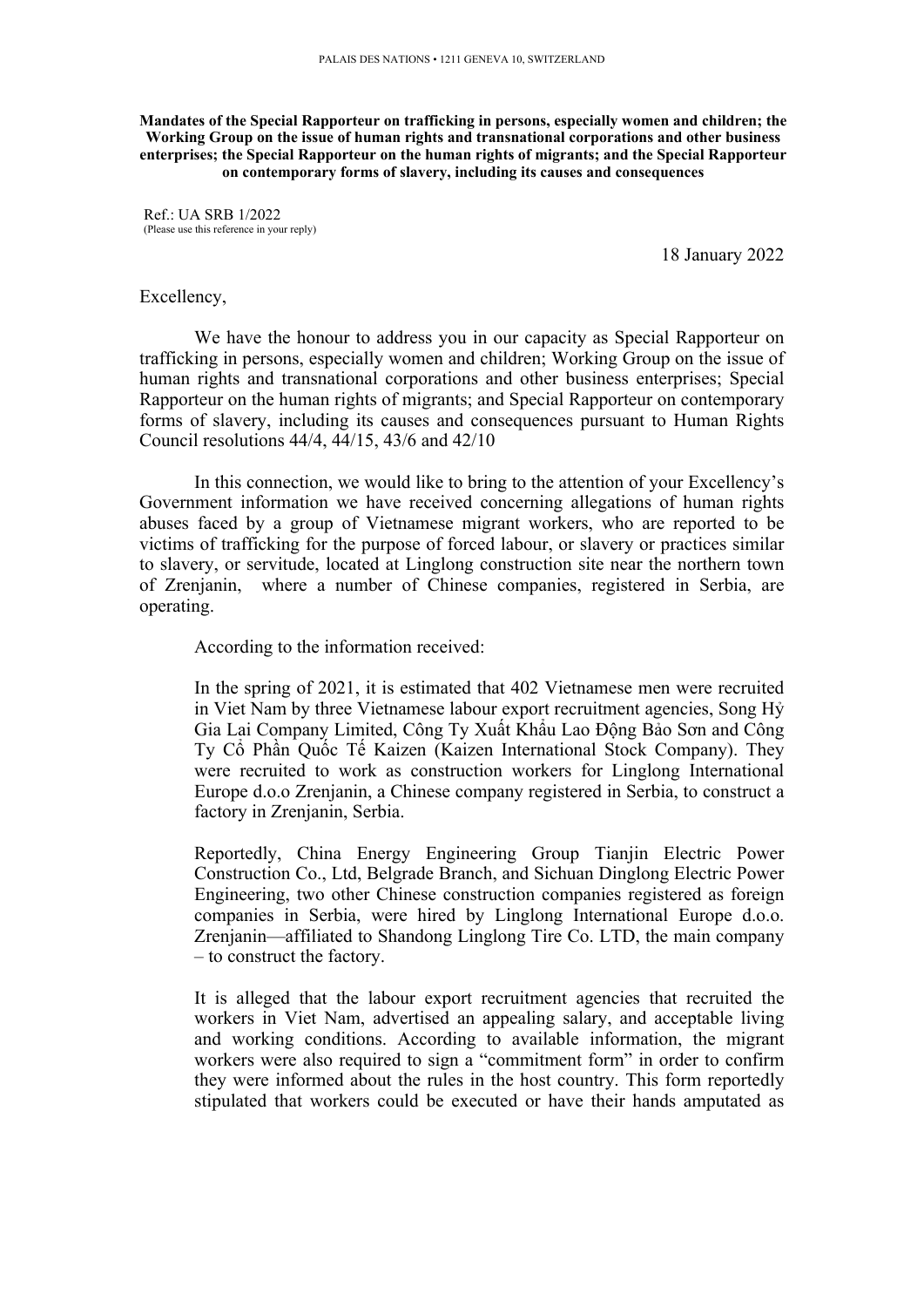punishment by the host country for any failure to respec<sup>t</sup> the terms and conditions of their contracts such as stealing, fighting, gambling, among others. The migrant workers were also required to pay an advance of \$2000 - \$4000 US dollars to the recruitment agencies to cover the costs of their transportation, visas, and accommodation. Furthermore, they were told that upon completion of their contract and their return to Viet Nam, they would be refunded their deposits, which amounted to \$700 - \$1000. Some of the workers borrowed money to make these payments, and as <sup>a</sup> consequence, they became indebted to their families, banks or other financial institutions.

It is reported that the Vietnamese workers arrived in Serbia between 9 August 2021 and 29 September 2021. Shortly after arrival in Serbia, reportedly the workers' passports were confiscated by their employers. They were told that this practice is common in relation to migrant workers. The Vietnamese recruitment agencies then cut off all contact with the workers after their departure from Viet Nam.

The migrant workers were also required to sign contracts of employment with the two companies subcontracted by Linglong International Europe d.o.o. Zrenjanin, namely China Energy Engineering Group Tianjin Electric Power Construction Co., Ltd, and Sichuan Dinglong Electric Power Engineering.

Their contract of employment is reported to have no start or end date, however stipulates <sup>a</sup> duration of 12-months. It was also stipulated that if, for whatever reason, <sup>a</sup> worker wants to return to Viet Nam before the contract expires, they would have to do so at their own expense. It is reported that most of the Vietnamese workers cannot afford <sup>a</sup> return ticket to Viet Nam and are prevented from terminating their contracts because of the debts owed.

The contract of employment stipulates that they are expected to work nine hours per day, not including lunch, for 26 days per month with <sup>a</sup> probationary period of 30 days. If an employee fails to work, they will not be paid for days that they are absent. If they are late to work, they are fined and can be denied their daily wage. Additionally, the provisions that mention compensation for changes to food, accommodation, and transportation, as well as increased rewards based on performance do not specify <sup>a</sup> defined amount of money, which creates <sup>a</sup> risk of significantly under-paying and exploiting migrant workers. Workers are also prohibited by contract from participating in union activities and their contracts of employment may be terminated if this prohibition is breached and as <sup>a</sup> consequence, the respective migrant worker would be returned to Viet Nam. In these situations, the worker would have to cover the costs of their return airfares.

The 402 migrant workers were originally living within the Zrenjanin industrial zone, near the construction site at <sup>a</sup> barracks, from the time of their arrival until mid-November 2021. From 20-25 November 2021, at least 350 migrant workers were reportedly moved to new locations under the supervision and guard of <sup>a</sup> private security firm. The remaining workers continue to reside in the Zrenjanin industrial zone. It is unclear whether the conditions in the new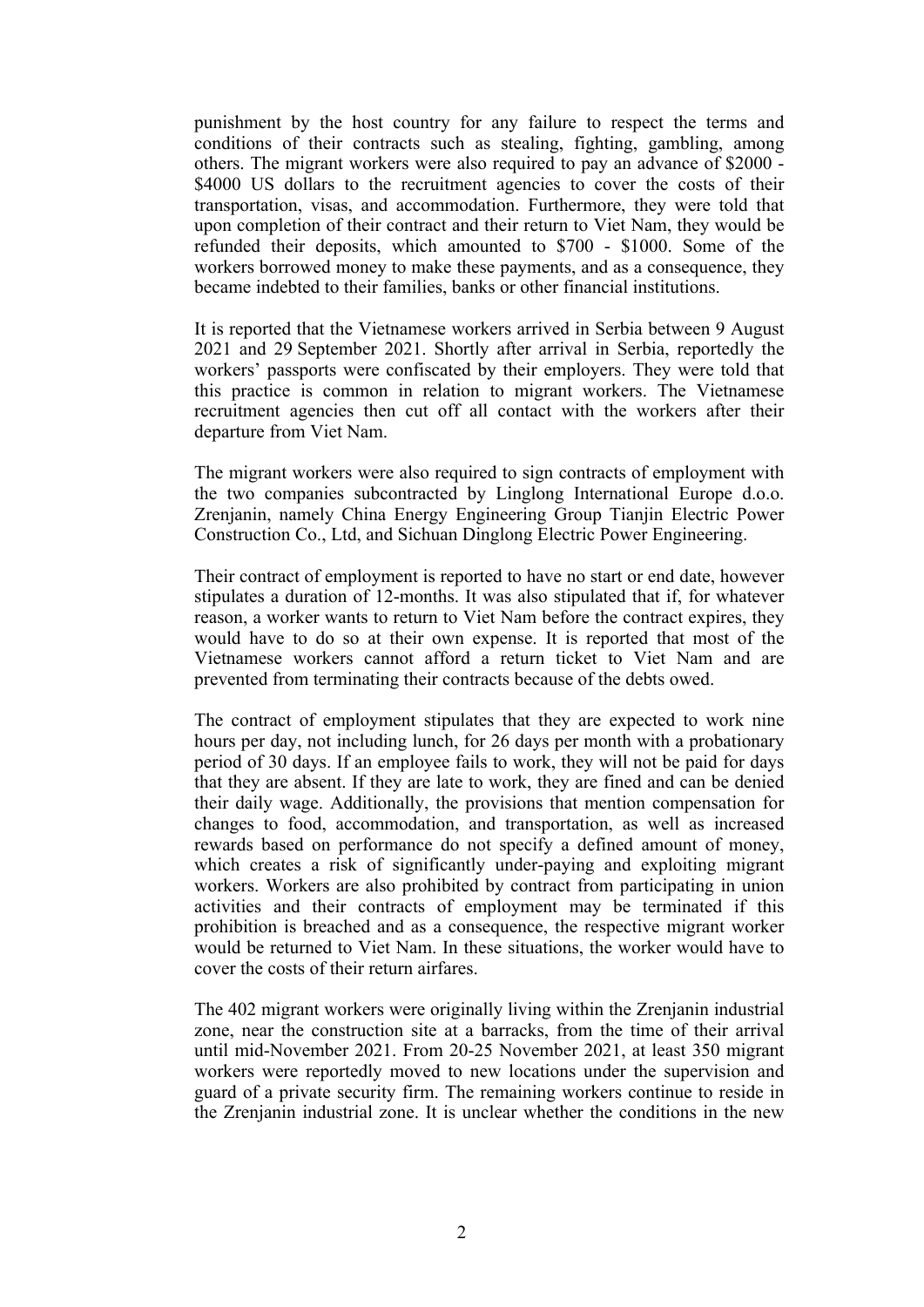locations have been improved.

It is alleged that the accommodation at the Zrenjanin industrial zone does not have adequate ventilation. The cleaning facilities are reportedly located on the outside of the barracks where there are several insulated water pipes. The beds do not have mattresses, only quilts laid over the top of wooden planks. The migrant workers reportedly enclosed their beds with cloth or makeshift curtains to keep themselves warm and they do not have, nor were provided with adequate clothes for colder weather. Reportedly, there are <sup>a</sup> few electric radiators but not enough sockets to connect them. In addition, it is reported that the electrical sockets are in poor condition and hazardous.

There are also reports of no washing machines on site and, only two bathrooms, two water heaters for over 402 workers, until the moment that 350 workers were moved to <sup>a</sup> different location. Due to the limited sanitation facilities, it has been reported that sewage and wastewater drainage installations are not performing effectively, and that hazardous waste storage is located near the migrant workers' living quarters. Concerns have also been reported in relation to the quality of drinking water. According to reports, the food allocated to workers has been insufficient and of poor quality.

It is reported that several migrant workers were presenting symptoms of COVID-19 and had to pay for the cost of testing at <sup>a</sup> private clinic, and for medication. There are not prevention measures related to COVID-19 in place, including access to masks, isolation and quarantine facilities. Concerns have also been raised as to the limited availability of health and safety equipment and protective equipment at the site.

Since conditions within the barracks and the overall construction site were reportedly substandard, migrant workers have gone on strike on several occasions— in September 2021 due to lack of food available, and in mid-November 2021, due to unpaid salaries. It is reported that the private security firm from Zrenjanin, Patrol 023 d.o.o, does not allow civil society organizations to enter into the premises to provide assistance to the migrant workers.

On 16 November 2021, an unannounced inspection was undertaken by Serbian state officials of the Labour Ministry and Internal Affairs Ministry. Unfortunately, there is not public information about the findings of the inspections available. The Ministry of Labour, Employment, Veteran, and Social Affairs mentioned in <sup>a</sup> public broadcast agency the same day of the inspection that this is one of the most controlled construction sites in the Banat region. The next day, the Minister Ms. Kisić Tepavčević said to another broadcast agency that there were 18 inspection visits to Linglong so far.

On 18 November 2021, it is reported that officers of the Zrenjanin Police Department visited the work site and concluded that the migrant workers were living in life-threatening conditions. The Zrenjanin Police then instructed that two of the accommodation buildings should no longer be used for housing. At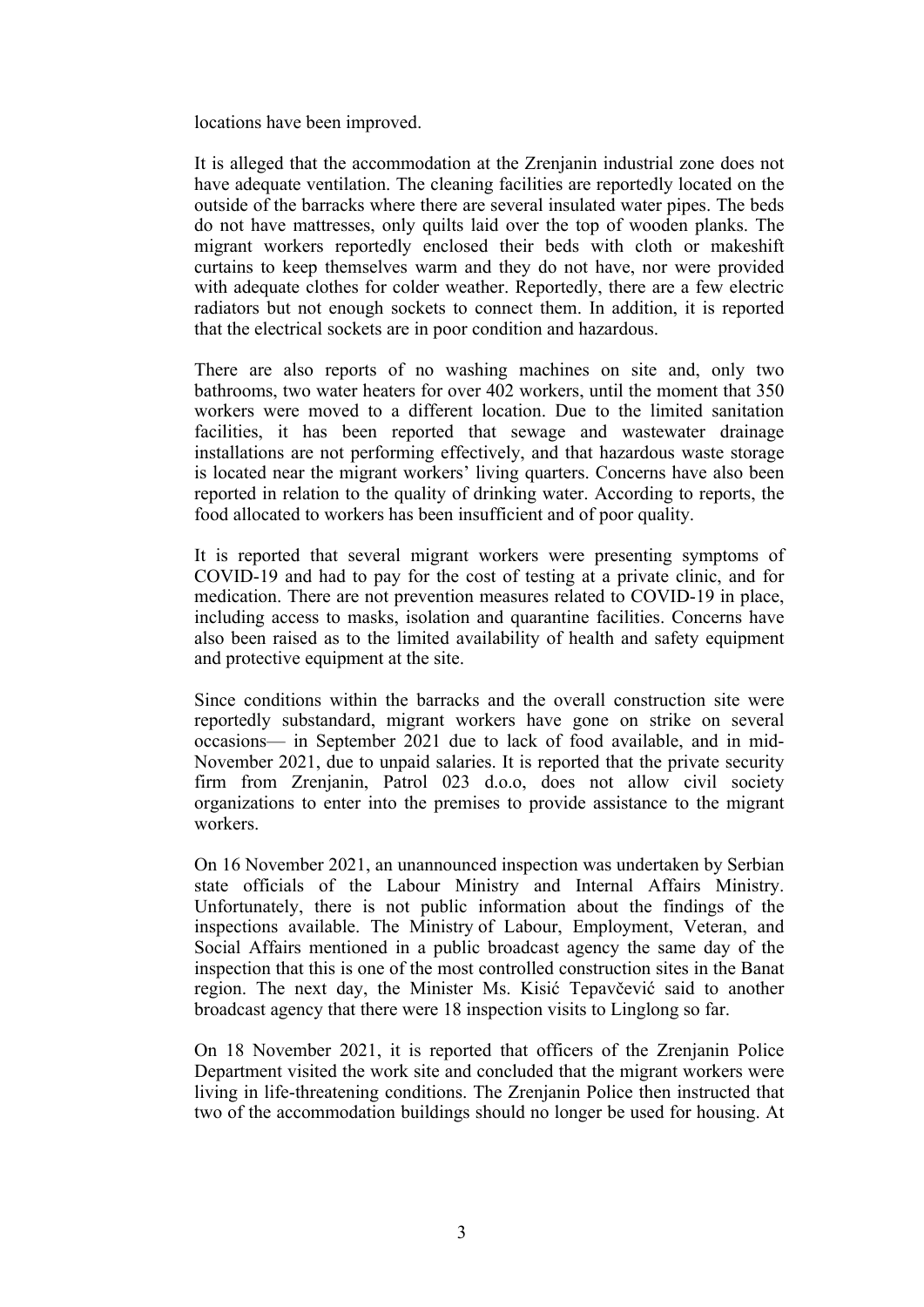the same time, Government officials stated that the Vietnamese workers did have valid residence registration documentation or work permits.

It is alleged that on 19 November 2021, the passports were returned to the Vietnamese workers and they were forced by employers to sign <sup>a</sup> statement declaring that they were satisfied with their living conditions, and that they were working voluntarily. However, it has been alleged that the migrant workers felt threatened, and felt that they had no choice but to sign the statement.

It is alleged that on 26 November 2021, managers working at the construction site re-confiscated some of the passports of <sup>a</sup> number of Vietnamese workers. In addition, some have indicated that they want to return to Viet Nam but are unable to pay for <sup>a</sup> return ticket.

We are deeply concerned about the reported human rights violations allegedly committed against this group of migrant workers, in particular allegations that they were trafficked to Serbia for purposes of forced labour, servitude or slavery or practices similar to slavery. We are gravely concerned that they are allegedly forced to work and live in conditions that pose <sup>a</sup> serious risk to health and to life. We are further concerned that civil society organisations were allegedly not granted access to the sites in order to provide assistance to the workers.

We would like to remind your Excellency'<sup>s</sup> Government of the Universal Declaration of Human Rights (UDHR), adopted by the General Assembly of the United Nations on 10 December 1948, further contributes to international standards regarding the elimination of all forms of slavery. Article 4 of the UDHR states: " No one shall be held in slavery or servitude; slavery and the slave trade shall be prohibited in all their forms."

Forced or compulsory labour is defined in the International Labour Organization (ILO) Forced Labour Convention, 1930 (No. 29), ratified by Serbia on 24 November 2000. As per article 2, paragraph 1, the term forced or compulsory labour shall mean "all work or service which is exacted from any person under the menace of any penalty and for which the said person has not offered himself voluntarily".

Protocol of 2014 to the Forced Labour Convention, 1930 (No. 29), ratified by Serbia on 24 November 2000 reaffirms that measures of prevention, protection, and remedies, such as <sup>a</sup> compensation, rehabilitation, are necessary to achieve effective and sustained suppression of forced and compulsory labour.

We would also like to refer to the Observation of the ILO Committee of Experts (CEACR), adopted in 2020, published at the 109th ILC session (2021), under the Forced Labour Convention, 1930 (No. 29).

Specifically, we refer to the Direct Request of the ILO Committee of Experts to your Excellency'<sup>s</sup> Government to strengthen efforts with regard to the identification of victims of trafficking for the purpose of both sexual and labour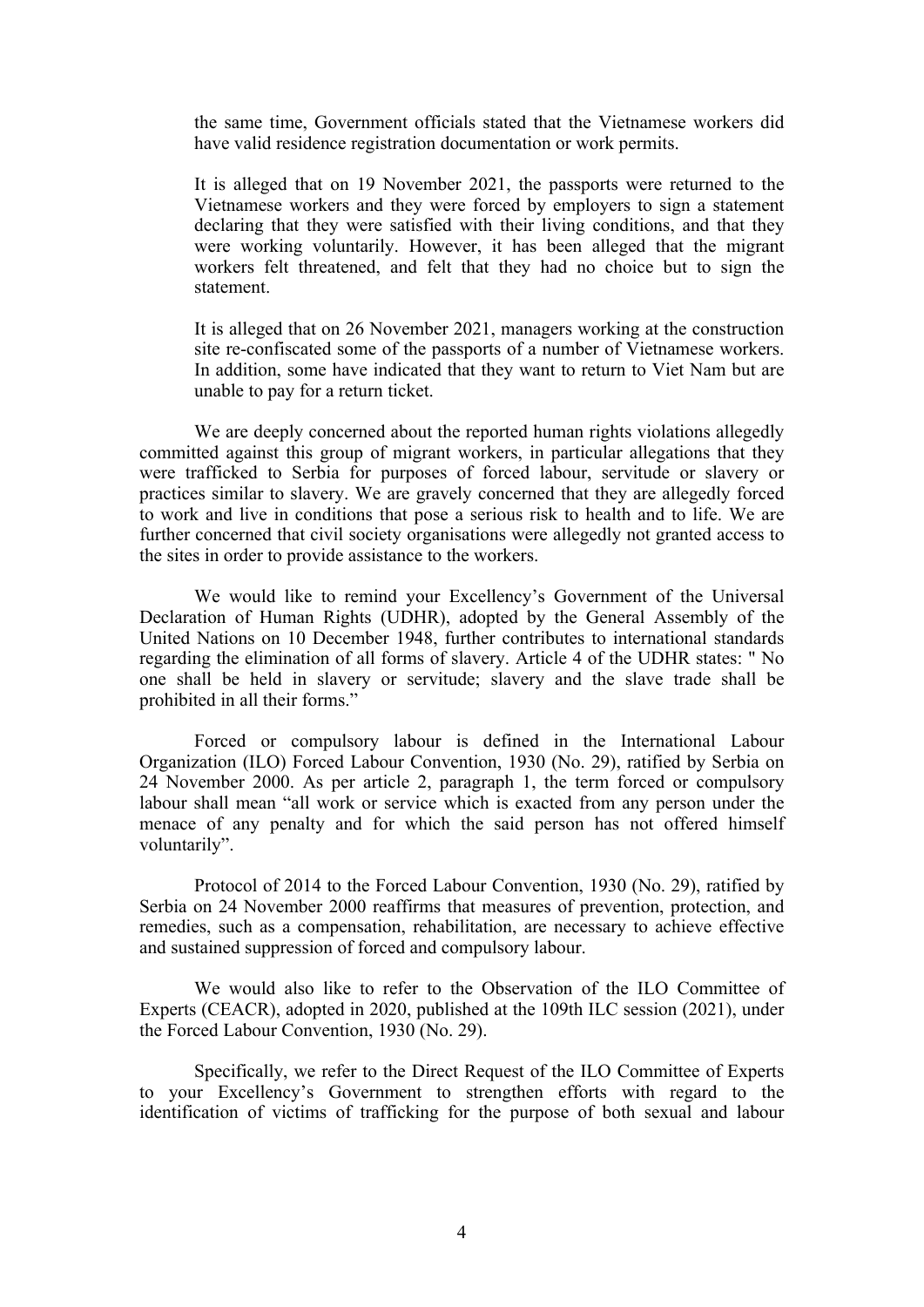exploitation, and to ensure that appropriate protection and assistance is provided to such victims, as well as to ensure that adequate and dissuasive sanctions are imposed on persons convicted for forced labour or trafficking offences, in accordance with article 25 of the Forced Labour Convention, 1930 (No. 29).

We would like to draw your Excellency's Government's attention to the obligations set out in the Council of Europe Convention on Action against Trafficking in Human Beings, which your Excellency'<sup>s</sup> Government ratified 14 April 2009, in particular articles 5, 10 and 12 which sets out the obligations on State Parties to preven<sup>t</sup> trafficking in persons, and to identify and assist victims of trafficking. We also remind your Excellency'<sup>s</sup> Government of the obligation stated in article 15, to ensure access to compensation and legal redress, and article 35 on cooperation with civil society. In addition, the Convention, in article 27, obliges States Parties to ensure that investigations into or prosecution of offences established in accordance with this Convention shall not be dependent upon the repor<sup>t</sup> or accusation made by <sup>a</sup> victim, at least when the offence was committed in whole or in par<sup>t</sup> on its territory.

We refer to the Group of Experts on Action against Trafficking in Human Beings' (GRETA) Second Evaluation Report concerning the implementation of the Council of Europe Convention on Action against Trafficking in Human Beings, adopted on 24 November 2017, published on 29 January 2018, where it was noted that the majority of the victims were men who were subjected to trafficking for the purpose of labour exploitation (GRETA(2017)37, para. 12). Your Excellency's Government was urged to take further steps to ensure that all victims of trafficking are properly identified, in addition to recommending that your Excellency's Government continues to strengthen efforts to preven<sup>t</sup> trafficking for the purpose of labour exploitation, in particular, by ensuring that relevant professionals are properly trained, and called for increased monitoring of recruitment and temporary work agencies, and for review of the legislative framework to address any loopholes that may limit protection or preventive measures. Further it was recommended that measures should be taken to raise awareness of labour exploitation and to strengthen corporate social responsibility (GRETA(2017)37, para 61).

We also remind your Excellency'<sup>s</sup> Government of the positive obligations arising under articles 3 and 4 ECHR, ratified in March 2004. Article 3 prohibits inhuman and degrading treatment or punishment, and is an absolute prohibition applying to all persons subject to the State'<sup>s</sup> jurisdiction. Article 4 ECHR prohibits forced labour, servitude or slavery, and prohibits trafficking in persons. As was confirmed by the European Court of Human Rights in in <sup>a</sup> case concerning trafficking for forced labour, *Chowdury and Others <sup>v</sup> Greece* (Application no. 21884/15) (Judgment of 30 June 2017):

"States must, firstly, assume responsibility for putting in place <sup>a</sup> legislative and administrative framework providing real and effective protection of the rights of victims of human trafficking. In addition, the States' domestic immigration law must respond to concerns regarding the incitement or aiding and abetting of human trafficking or tolerance towards it.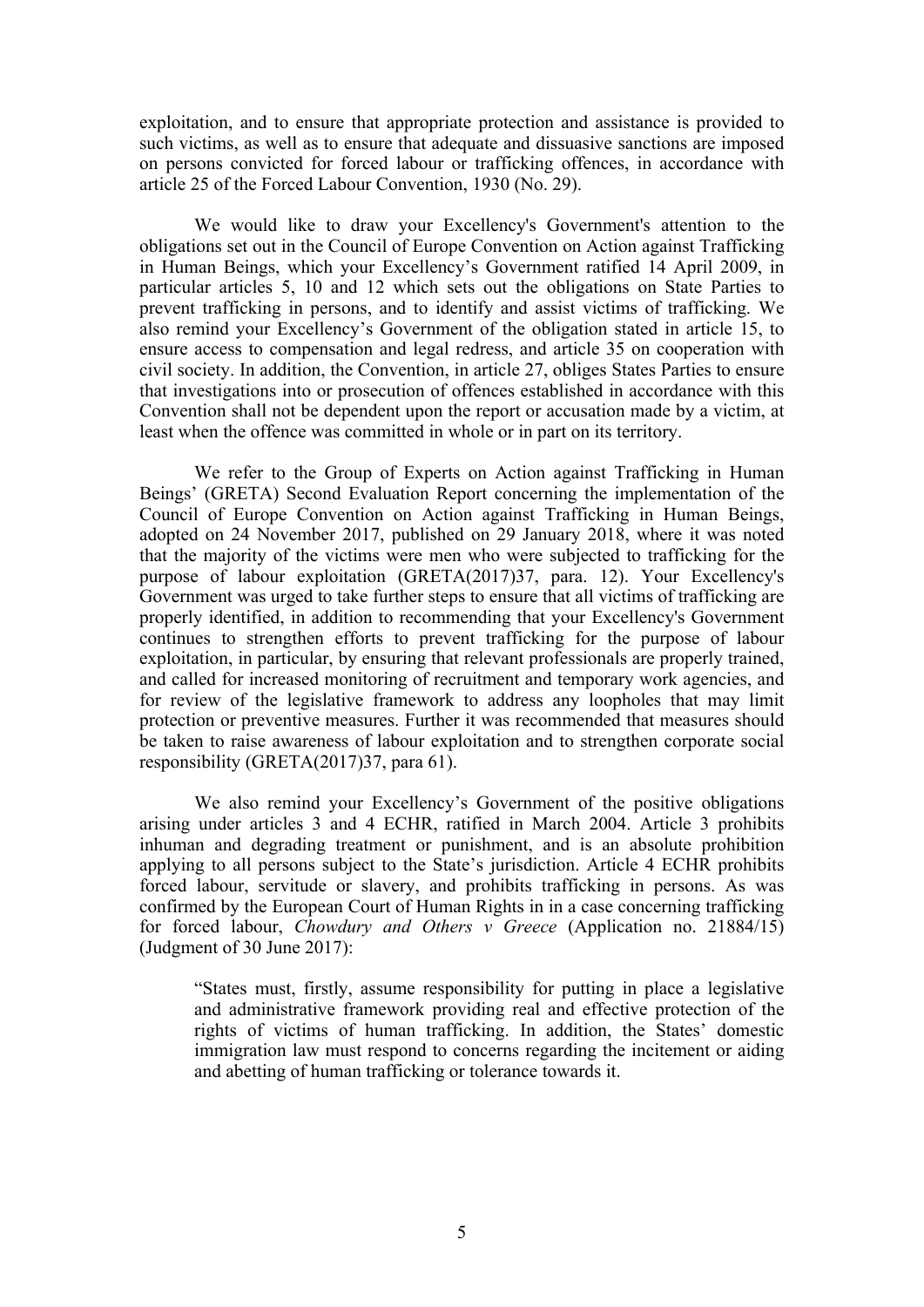Secondly, in certain circumstances, the State will be under an obligation to take operational measures to protect actual or potential victims of treatment contrary to article 4. […] In order for <sup>a</sup> positive obligation to take operational measures to arise in the circumstances of <sup>a</sup> particular case, it must be demonstrated that the State authorities were aware, or ought to have been aware, of circumstances giving rise to <sup>a</sup> credible suspicion that an identified individual had been, or was at real and immediate risk of being, trafficked or exploited within the meaning of article 3 (a) of the Palermo Protocol and article 4 (a) of the Anti-Trafficking Convention. […]

Thirdly, article 4 imposes <sup>a</sup> procedural obligation to investigate potential trafficking situations. The authorities must act of their own motion once the matter has come to their attention; the obligation to investigate will not depend on <sup>a</sup> formal complaint by the victim or close relative." (paras 87-89, citations excluded)

We remind your Excellency'<sup>s</sup> Government that, as stated by the European Court of Human Rights *in Chowdury and Others <sup>v</sup> Greece*:

"[…] where an employer abuses his power or takes advantage of the vulnerability of his workers in order to exploit them, they do not offer themselves for work voluntarily. The prior consent of the victim is not sufficient to exclude the characterisation of work as forced labour." (para.96)

We would also like to draw your Excellency's Government's attention to the obligations set out in the Protocol to Prevent, Suppress and Punish Trafficking in Persons, Especially Women and Children (the Palermo Protocol), supplementing the United Nations Convention against Transnational Organized Crime, which your Excellency'<sup>s</sup> Government ratified 6 September 2001, in particular articles 6, 7, 8 and 9 which set out the obligations on State Parties to preven<sup>t</sup> trafficking in persons, to assist victims of trafficking, to consider permitting victims of trafficking to remain within the State, and to ensure the safe and preferably voluntary repatriation of victims.

We would also like to bring to the attention of your Excellency's Government, the Report of the Special Rapporteur on trafficking in persons, especially women and children, (A/HRC/47/34), on Implementation of the Non-Punishment Principles. The obligation of non-discrimination in international human rights law is critical to the principle of non-punishment and to its application across all anti-trafficking measures, including in the exercise of prosecutorial discretion. The repor<sup>t</sup> also highlights that the principle of non-punishment must be applied without discrimination to all trafficked persons.

We would also like to bring to your attention the Report by the Special Rapporteur on trafficking in persons, especially women and children to the Human Rights Council in 2019 (A/HRC/41/46) on innovative and transformative models of social inclusion of survivors of trafficking in persons.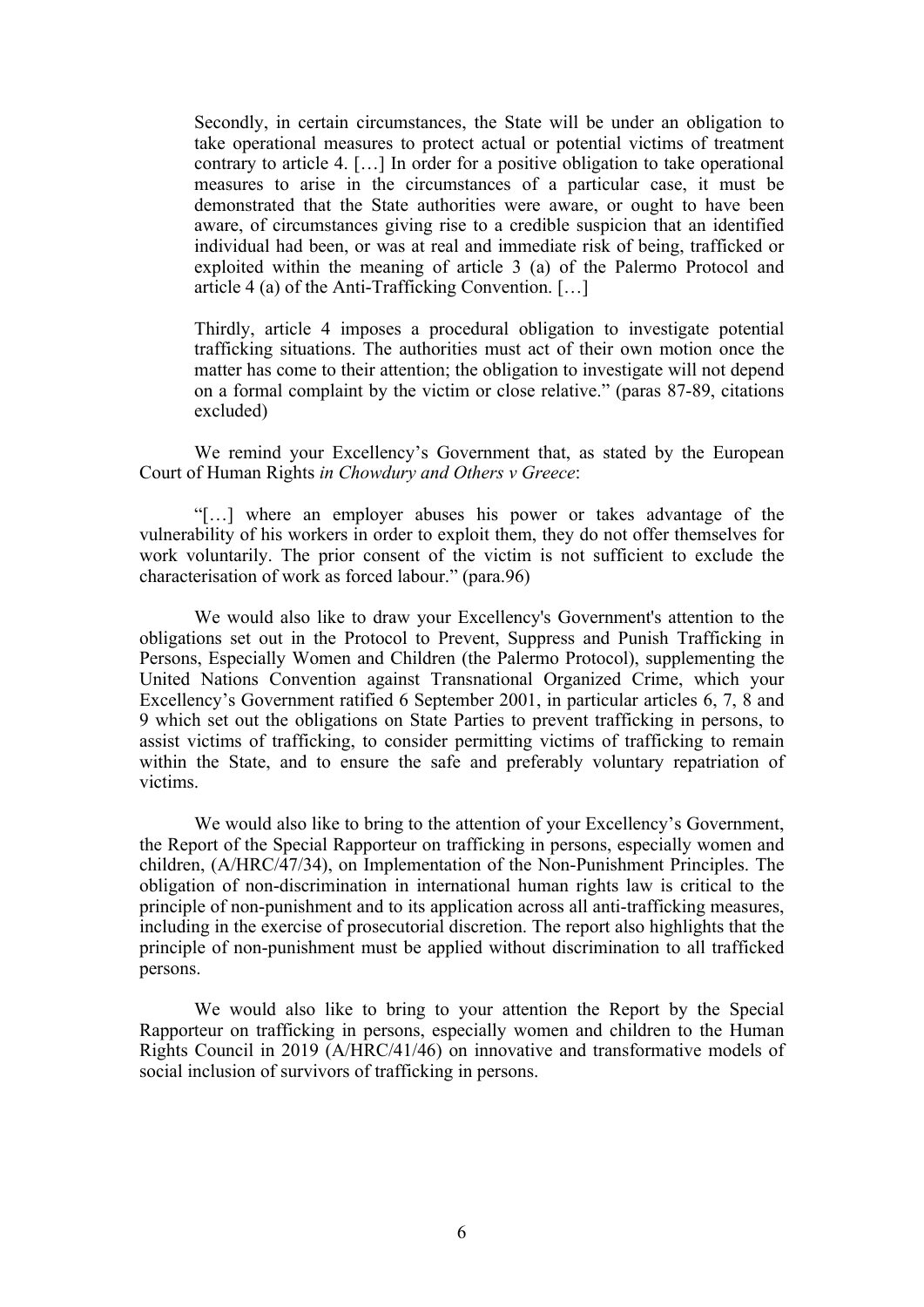We wish to refer to articles 1, 2 and 5 of the International Convention on the Elimination of All Forms of Racial Discrimination, articles 7, 8 and 13 of the International Covenant on Civil and Political Rights, and articles 7 and 8 of the International Covenant on Economic, Social, and Cultural Rights, succeeded by your Excellency'<sup>s</sup> Government on 12 March 2001.

According to the OHCHR Recommended Principles and Guidelines on Human Rights and Human Trafficking, States have an international obligation not only to identify traffickers but also to identify victims of trafficking. It is highlighted that <sup>a</sup> failure to identify <sup>a</sup> trafficked person correctly is likely to result in <sup>a</sup> further denial of that person'<sup>s</sup> rights. We also would like to refer to Principle 13 of these Recommended Principles and Guidelines, which provide that "States shall effectively investigate, prosecute and adjudicate trafficking, including its componen<sup>t</sup> acts and related conduct, whether committed by governmental or by non-State actors".

We would like to recall the 2018 UN Principles and Guidelines on the human rights protection of migrants in vulnerable situations, particularly, Principle 3 on access to justice, and Principle 7 on the protection from violence and exploitation, which establishes to take measures to preven<sup>t</sup> and respond all forms of exploitation and violence against migrants, and guides States to "ensure that the measures taken will prevent the recurrence of abuse and are accessible to all migrants"; to "ensure" that legislation and policy, as well as practice, reduce the risk that migrants will be exploited by those who offer them services or work in the formal or informal sectors, including the risk of being subject to forced labour or trafficking in persons"; and to "establish accessible and confidential services for migrants who are survivors of violence and exploitation", further establishing that migrant'<sup>s</sup> experiences of violence "should be addressed without causing further victimization".

We highlight the ILO General principles and Operational Guidelines for Fair Recruitment (ILO: 2019). Specifically, we remind your Excellency'<sup>s</sup> Government of Principle 6, which states

"6. Recruitment across international borders should respec<sup>t</sup> the applicable national laws, regulations, employment contracts and applicable collective agreements of countries of origin, transit and destination, and internationally recognized human rights, including the fundamental principles and rights at work, and relevant international labour standards. These laws and standards should be effectively implemented."

The obligation to protect, respect, and fulfil human rights, recognized under treaty and customary law entails <sup>a</sup> duty on the par<sup>t</sup> of the State not only to refrain from violating human rights, but to exercise due diligence to preven<sup>t</sup> and protect individuals from abuse committed by non-State actors (see for example Human Rights Committee, General Comment no. 31 para. 8).

We also remind your Excellency'<sup>s</sup> Government of the Report of the Special Rapporteur on Trafficking in Persons, especially women and children, on Due Diligence and Trafficking in Persons (A/70/260), which states: "The exercise of due diligence in anti-trafficking is critical to achieving <sup>a</sup> comprehensive and integrated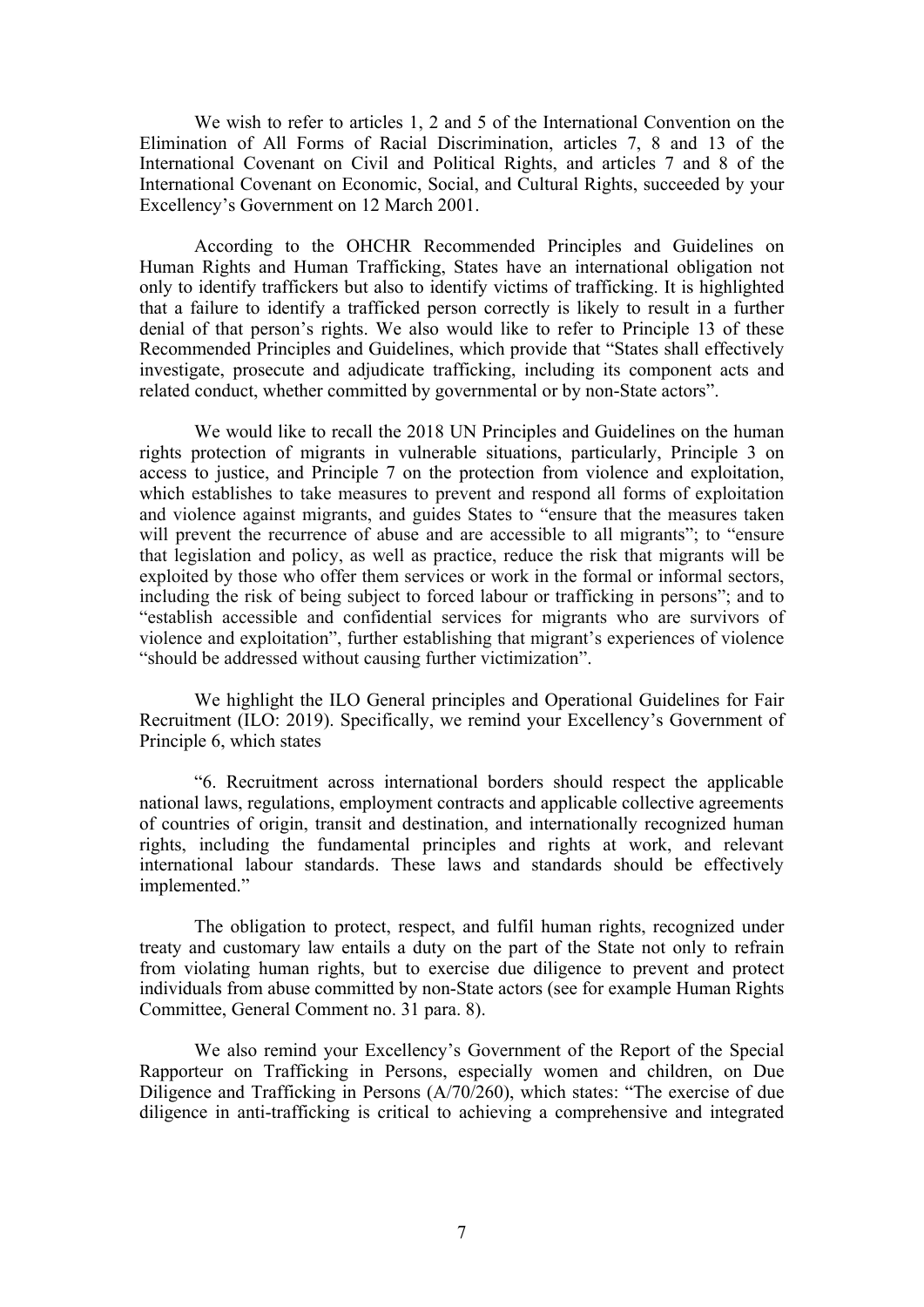approach to ensuring the human rights of trafficked persons and persons at risk of being trafficked." (para. 8) Further, the Report recognises that: "The due diligence principle is <sup>a</sup> well-established componen<sup>t</sup> of <sup>a</sup> State'<sup>s</sup> obligations under general international law and specific human rights covenants to address acts by private actors by preventing and protecting victims against such abuses, punishing the perpetrators and ensuring remedies for victims. As it is non-State actors who most often perpetrate trafficking, the application of States' due diligence obligations concerning non-State actors is particularly critical to ensure the rights of trafficked persons." (para.7)

We would like to also highlight the UN Guiding Principles on Business and Human Rights (A/HRC/17/31), which were unanimously endorsed by the Human Rights Council in June 2011, and which are relevant to the impact of business activities on human rights. These Guiding Principles are grounded in recognition of:

- a. "States' existing obligations to respect, protect and fulfil human rights and fundamental freedoms;
- b. The role of business enterprises as specialized organs of society performing specialized functions, required to comply with all applicable laws and to respec<sup>t</sup> human rights;
- c. The need for rights and obligations to be matched to appropriate and effective remedies when breached."

According to the Guiding Principles, States have <sup>a</sup> duty to protect against human rights abuses within their territory and/or jurisdiction by third parties, including business enterprises.

The obligation to protect, respect, and fulfil human rights, recognized under treaty and customary law entails <sup>a</sup> duty on the par<sup>t</sup> of the State not only to refrain from violating human rights, but to exercise due diligence to preven<sup>t</sup> and protect individuals from abuse committed by non-State actors (see for example Human Rights Committee, General Comment no. 31 para. 8).

It is <sup>a</sup> recognized principle that States must protect against human rights abuse by business enterprises within their territory. As par<sup>t</sup> of their duty to protect against business-related human rights abuse, States are required to take appropriate steps to "prevent, investigate, punish and redress such abuse through effective policies, legislation, regulations and adjudication" (Guiding Principle 1). This requires States to "state clearly that all companies domiciled within their territory and/or jurisdiction are expected to respec<sup>t</sup> human rights in all their activities" (Guiding Principle 2). In addition, States should "enforce laws that are aimed at, or have the effect of, requiring business enterprises to respec<sup>t</sup> human rights…" (Guiding Principle 3). The Guiding Principles also require States to ensure that victims have access to effective remedy in instances where adverse human rights impacts linked to business activities occur.

Moreover, Principle 26 stipulates that "States should take appropriate steps to ensure the effectiveness of domestic judicial mechanisms when addressing businessrelated human rights abuses, including considering ways to reduce legal, practical and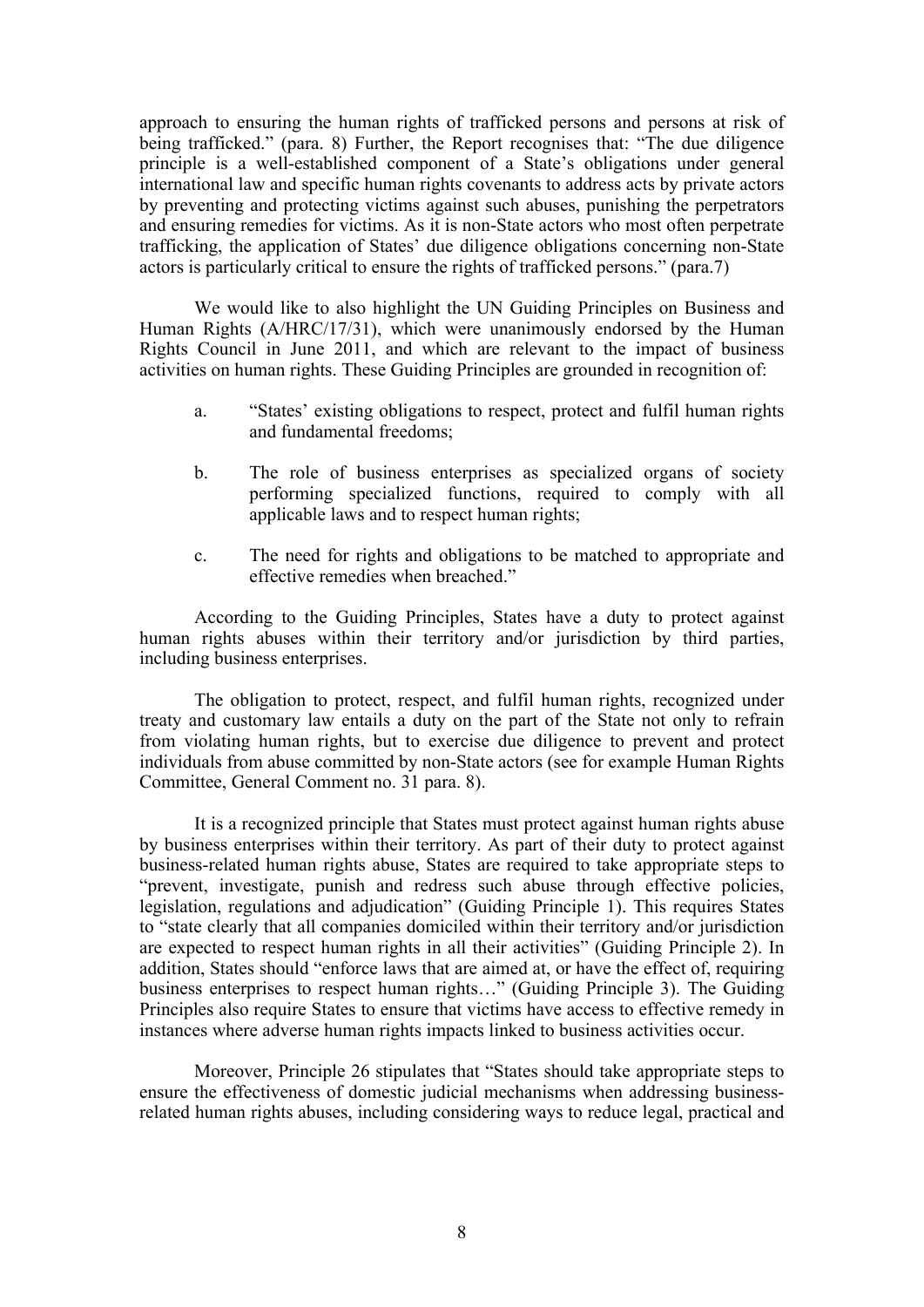other relevant barriers that could lead to <sup>a</sup> denial of access to remedy."

We would also like to recall General Assembly resolution 62/156 on the protection of migrants and specifically paragraph 14 which "requests all States, in conformity with national legislation and applicable international legal instruments to which they are party, to enforce labour law effectively, including by addressing violations of such law, with regard to migrant workers' labour relations and working conditions, inter alia, those related to their remuneration and conditions of health, safety at work and the right to freedom of association".

Furthermore, we would also like to refer your Excellency'<sup>s</sup> Government to the thematic repor<sup>t</sup> of the Special Rapporteur on the human rights of migrants on labour exploitation of migrants (A/HRC/26/35), in which the Special Rapporteur recommends States to:

- 82. Make sure that passports and other identity documents are not confiscated, and make the withholding of such documents an offence, with appropriate penalties, and effectively prosecute violations.
- 86. Guarantee that all migrant workers have an adequate standard of living, including adequate food, water, clothing and housing.
- 91. Ensure that migrants are free to terminate their employment contract, without fear of retribution, and find another employer or leave the country when they so wish.

Finally, we would like to recall objective 6 of the Global Compact for Safe, Orderly and Regular Migration to facilitate fair and ethical recruitment and safeguard conditions that ensure decent work, under which Member States committed to review existing recruitment mechanisms to guarantee that they are fair and ethical, and to protect all migrant workers against all forms of exploitation and abuse in order to guarantee decent work and maximize the socioeconomic contributions of migrants in both their countries of origin and destination. This commitment includes providing migrant workers with the same labour rights extended to all workers in the respective sector, such as rights to just and favourable conditions of work, equal pay for work of equal value, and to the highest attainable standard of physical and mental health, among others (A/RES/73/195).

The full texts of the human rights instruments and standards recalled above are available on [www.ohchr.org](http://www.ohchr.org) or can be provided upon request.

In view of the urgency of the matter, we would appreciate <sup>a</sup> response on the initial steps taken by your Excellency'<sup>s</sup> Government to safeguard the rights of the above-mentioned persons in compliance with international instruments.

As it is our responsibility, under the mandates provided to us by the Human Rights Council, to seek to clarify all cases brought to our attention, we would be grateful for your observations on the following matters: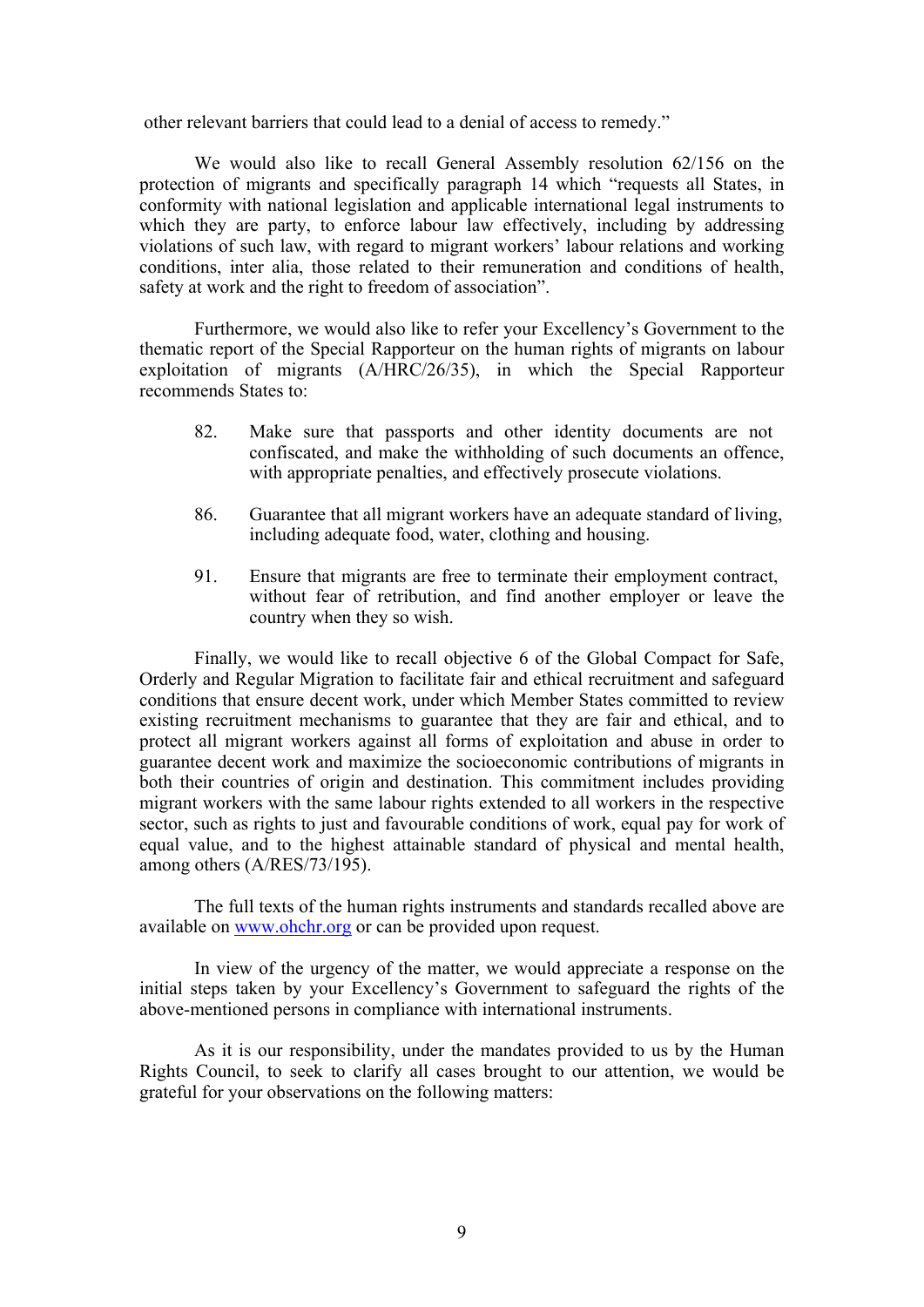- 1. Please provide any additional information and/or comment(s) you may have on the above-mentioned allegations.
- 2. Please indicate what the findings of the reportedly multiple inspections undertaken by the Labour Ministry and Internal Affairs Ministry are and what type of follow-up action has been taken by respective ministries.
- 3. Please provide details, and where available the results, of any investigations, and other inquiries carried out in relation to the abovementioned allegations. Please indicate if any employers have been penalized for the non-paymen<sup>t</sup> of wages and if so, please specify what sanctions have been applied to how many employers.
- 4. Please provide information on measures taken to strengthen cooperation between Vietnamese judicial authorities and your Excellency'<sup>s</sup> Government in cross-border trafficking cases.
- 5. Please provide information on any steps that your Excellency'<sup>s</sup> Government has taken, or is considering to take, including policies, legislation and regulations to protect migrant workers against human rights abuses by business enterprises within its territory and/or jurisdiction, and to ensure that business enterprises conduct effective human rights due diligence to identify, prevent, mitigate and account for how they address their impacts on human rights throughout their operations, as set forth by the UN Guiding Principles on Business and human Rights.
- 6. Please provide information on any steps that your Excellency'<sup>s</sup> Government has taken, or is considering to take, to protect migrant workers during the Covid pandemic, as well as protection measures in case of absenteeism as <sup>a</sup> result of Covid-19 related illness.
- 7. Please indicate what measures are in place to ensure that returns of all victims of trafficking to Viet Nam are safe and voluntary*.*
- 8. Please provide information on any steps taken by your Excellency'<sup>s</sup> Government to ensure that the affected workers have access to effective, adequate and timely remedies for business related human rights abuses.
- 9. Please indicate and elaborate on any further efforts to facilitate access to long term social protection for survivors of trafficking, other forms of contemporary slavery or labour exploitation that is provided unconditionally, regardless of the victims' participation in the criminal proceedings.
- 10. Please elaborate on measures taken to ensure the application of the non-punishment principle for victims of trafficking in persons for any